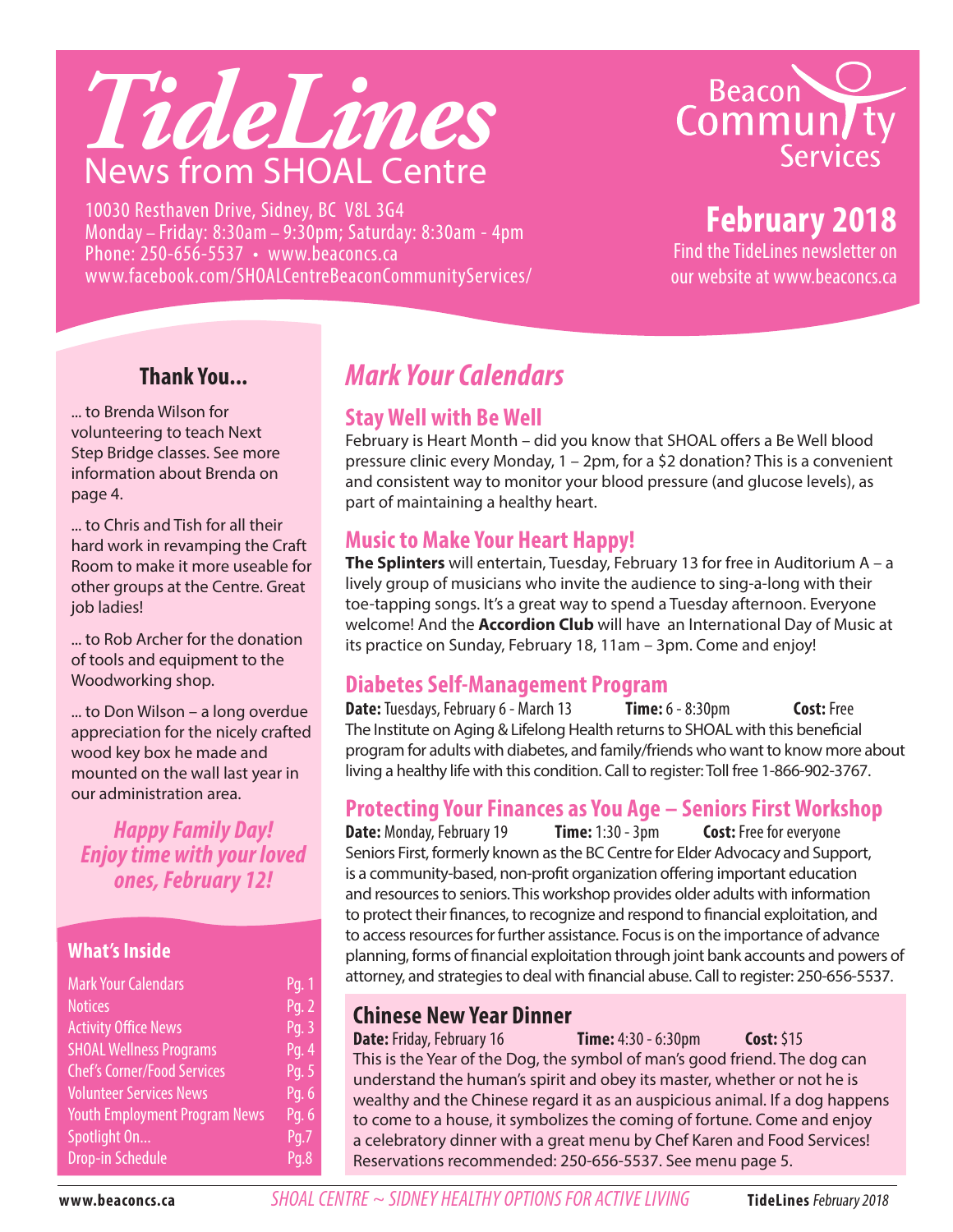

# *From the Director's Desk*

**Glenys Cavers, Director of Thrift Shops and SHOAL Centre**  *Beacon Community Services* Phone: 250-656-5537 ext. 102

E-mail: gcavers@beaconcs.ca

February has come so quickly, it feels like January was just the wink of an eye. As 2018 continues to unfold, we are already looking ahead at Embrace Aging in March, and planning for events in the Spring. We also say farewell to Anna Hudson, our Activities and Rental Coordinator for more than a decade, who is retiring. Anna's official last day was January 31. Jennifer Van Es, who has been job-sharing with Anna since July 2016, now takes over the position full-time.



Anna has been an integral part of SHOAL's evolution over the past decade as we grew from 240 to over 1,000 members. In her role as Activities and Rental Coordinator she was responsible for bringing new and interesting programs, wellness workshops and special events to SHOAL, helping to build the Centre as a hub in the Sidney community.

Anna's creativity and artisitic flair has been a fantastic benefit to SHOAL as she decorated rooms for special events so beautifully and brought TideLines to life each month by writing articles for the

newsletter. We are also happy to say that although Anna is retiring, she will still be helping us out with special projects.

On behalf of everyone at SHOAL Centre and Beacon, I would like to thank Anna for all that she has done for our community – the outstanding contributions she has made to Beacon and to SHOAL have been greatly appreciated!

# *Notices*

#### **BC Family Day Hours**

The Activity Centre, Volunteer Services and YEP, as well as the Tuck Shop will be closed Saturday, February 10 to Monday, February 12 inclusive. The *Tides* at SHOAL Dining Room will be open for regular Lunch and Dinner hours.

#### **CNIB Mobile Comes to SHOAL**

The mobile unit from CNIB (with what's new in equipment sales for vision loss and blindness) will be here Thursday, February 22, 10am – 3pm in the Craft Room. We appreciate CNIB bringing this service to Sidney and the Peninsula.

#### **Thank You Lions Club!**

SHOAL is very grateful to the Sidney Lions Club for their generous donation of \$500 to the White Cane Club for 2018, helping to offset the cost of rental and catering for the meetings, held at SHOAL on the first Thursday of each month. The club provides education, resources and social interaction for anyone with vision impairment. Attendance at the group is free.

#### **Tax Season is Coming**

It's that time already – Beacon Community Services offers its annual Community Volunteer Income Tax Program starting March 1, Monday - Friday, 9am - noon and 1 - 4pm for seniors and those with modest incomes. No appointments necessary. Watch for more details in the March TideLines.

#### **The Gym with Savin Elite Training**

Chad Savin offers personal training, fitness assessments, Pilates classes and specialized group programs in the The Gym at SHOAL. Call Chad directly at 1-250-895-1838 for what's being offered this month or booking an appointment. To learn more about Chad, please see page 7.

- **SHOAL Activity Centre Annual Membership** \$50 per year (approx. 14¢ / day!) Memberships are non-refundable
- Reduced rates on drop-in programs and registered classes A 10% discount on facility rentals
- Includes a Beacon Community Services membership Use of free wireless internet
- 
- 
- 
- Free seminars and workshops  **A free coffee and scone or cookie on your birthday** A free coffee and scone or cookie on your birthday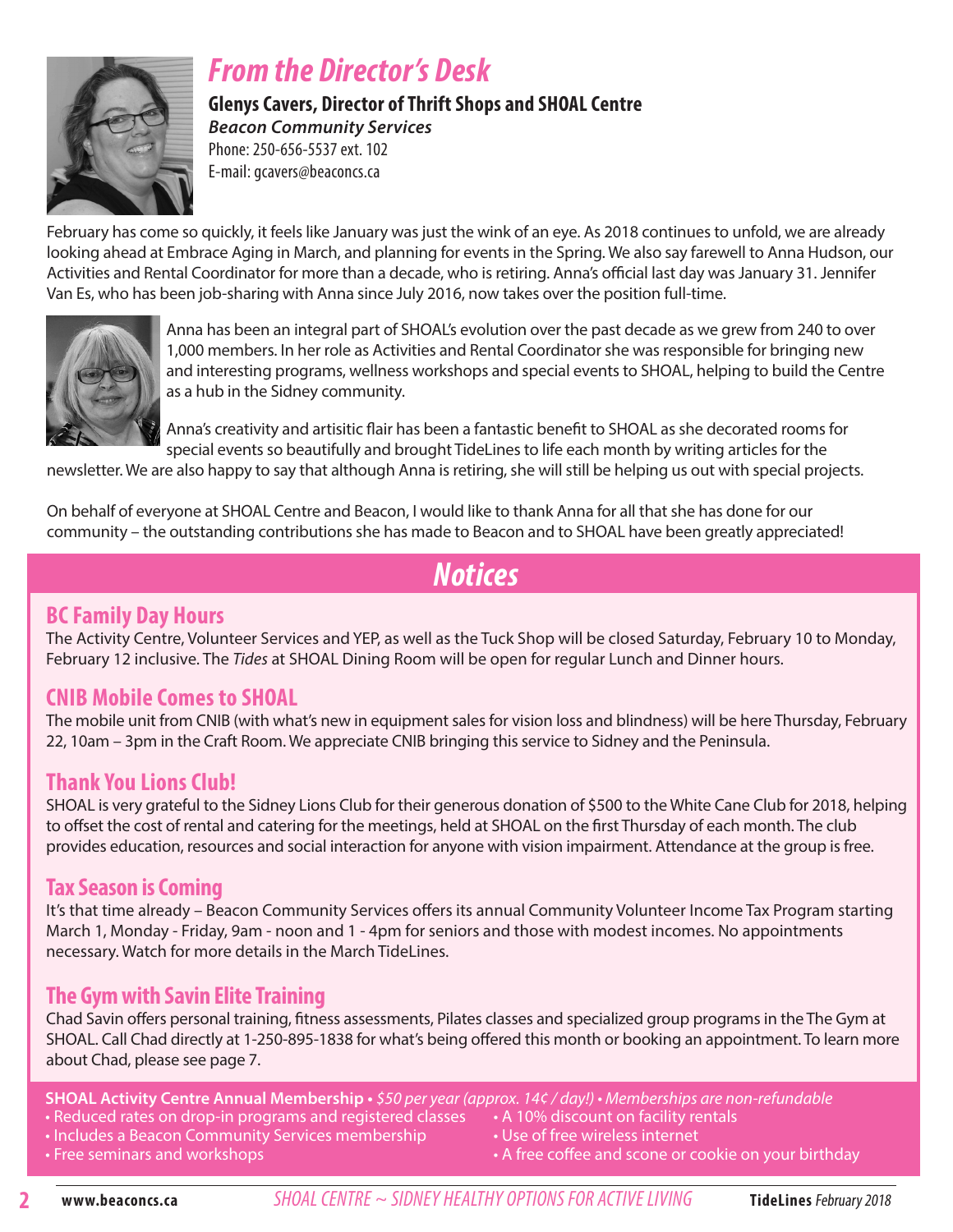# *News from the Activity Office*



#### **Jennifer Van Es, Activities and Rental Coordinator**

Phone: 250-656-5537 ext. 117 E-mail: jvanes@beaconcs.ca

## *Call to Register for these Courses*

#### **Next Step Bridge**

**Date:** Mondays, February 5 - March 19, *no class February 12* **Time:** 9:30am - 12pm **Cost:** \$45 Join instructor Brenda Wilson for these 6 classes to help improve your skills playing bridge. Basic game knowledge a prerequisite. Call to register: 250-656-5537.

#### **Balance Booster**

**Date:** Tuesdays/Thursdays February 20 - March 29 (12 sessions) **Time:** 10:15 - 11:15am\* **Cost:** \$110.00 A specially designed Fall Prevention Program. Space is limited and class fills up fast! \*Note: New time!

#### **Chair Yoga (Co-Ed)**

**Date:** Fridays, ongoing **Time:** 12:30 - 1:30 pm **Cost:** \$12 Drop-in Instructor Kathleen Fournier leads these gentle yoga classes for both men and women.

#### **Retrofit Chair Yoga/Dance**

**Date:** Mondays; February 5, 19 & 26 (3 sessions), *no class February 12* **Time:** 1:30 - 2:30pm **Cost:** \$37.80; \$15.75 Drop-in This class offers 50s/60s music with low impact movement, yoga and stretch and strengthen with weights. :

#### **Meditation**

**Date:** Mondays, ongoing, *no class Feb. 12* **Time:** 6:30 -7:45pm **Cost:** \$54; \$10.50 Drop-in This class, suitable for everyone, will focus on meditation and Buddhist teachings to help create a more peaceful mind. The class incorporates 2 meditation times as well as a short practical teaching.

#### **Tai Chi Qi Gong**

**Date:** Tuesdays, January 16 - February 20 & February 27 - April 3 (6 sessions) **Time:** 10 - 11am **Cost:** \$70.00; \$12 Drop-in Shiatsu Therapist and Qi Gong teacher, Brenda Davie, uses 18 easy to follow Qi Gong movements to help increase circulation, experience more restful sleep, improve digestion, better manage chronic pain and increase balance.

#### **Pilates**

**Date:** Tuesdays/Thursdays, February 6 - March 1 (8 classes) **Time:** 9 - 9:55am **Cost:** \$103.00; \$15 (Member), \$20 (Non-Member) Drop -in Improve posture/strengthen core/increase flexibility; call 250-895-1838 to register.

## **Therapeutic Yoga**

**Date:** Tuesdays; February 6 - 27 (4 sessions) **Time:** 1:30 - 2:30pm **Cost:** \$50.40; \$15.75 Drop-in This class uses the chair and small weights to help improve balance, strength and flexibility.

#### **Arts & Alzheimers**

**Date:** Wednesdays;ongoing **Time:** 1:30-3:30pm **Cost:** \$15 Drop-in An art and music program for seniors with dementia living at home with their caregivers. Provides respite, encourages stimulation, fights isolation and loneliness. Space is limited.

## **Well Balanced Beginner Flow Yoga**

#### **Dates and Times:**

Thursdays, February 1 - 22 (4 sessions), 9:30 - 10:30am Saturdays, February 3, 17 & 24 (3 sessions), 9 - 10am Wednesdays, February 7 - 28 (4 sessions), 1 - 2pm **Cost:** \$50.40 (4 sessions); \$37.80 (3 sessions); \$15.75 Drop-in Sally Walker instructs this Hatha flow class that stretches and strenthens the whole body with seated stretches, standing positions and core strength exercises.

## *Drop-Ins to Note*

#### **Saturday Sing-a-long**

**Date:** Saturday, February 3 & 17 **Time:** 2 - 3 pm **Cost:** Free - Members; \$3.50 Non-Members

# **Ukulele Jam**

**Time: 9:30 - 11am Cost:** Members - \$2; Non-members - \$3.50

#### **Come Listen to Music**

**Victoria Accordion Club:** Sunday, February 4 & 18; 11am - 3pm Mendelssohn Choir: Mondays, 6:30 - 9pm **Sidney Wednesday Night Accoustical Jam:** Wednesdays, 7 - 9:45pm

#### **Movie Nights**

**Date:** Friday, February 2: "Beyond the Sea" Friday, February 16: "Mrs. Henderson" **Time:**  $7 \text{pm}$  **Cost:** Members - Free; Non-members - \$2

#### **Computer Clubs** *(By Appointment Only)*

**Friday**, computers & tablets **Time:** 1 - 3pm **Tuesday**, Apple products only **Time:** 10:45am - 12:45pm **Cost:** Members - \$2; Non-members - \$3.50

## *Health and Wellness Seminars*

#### **NADA Ear Acupuncture**

**Date:** Tuesdays, until February 26 **Time:** 9:30 - 10:30am

**Cost:** Free Drop-in (check in at Front Desk) Lisa Cumberland, R. TCMP, continues to offer NADA Ear Acupuncture at SHOAL – an effective and painless method to assist with mental health conditions such as PTSD, anxiety, depression and detoxification.

**www.beaconcs.ca** *SHOAL CENTRE ~ SIDNEY HEALTHY OPTIONS FOR ACTIVE LIVING* **TideLines** February 2018

**3**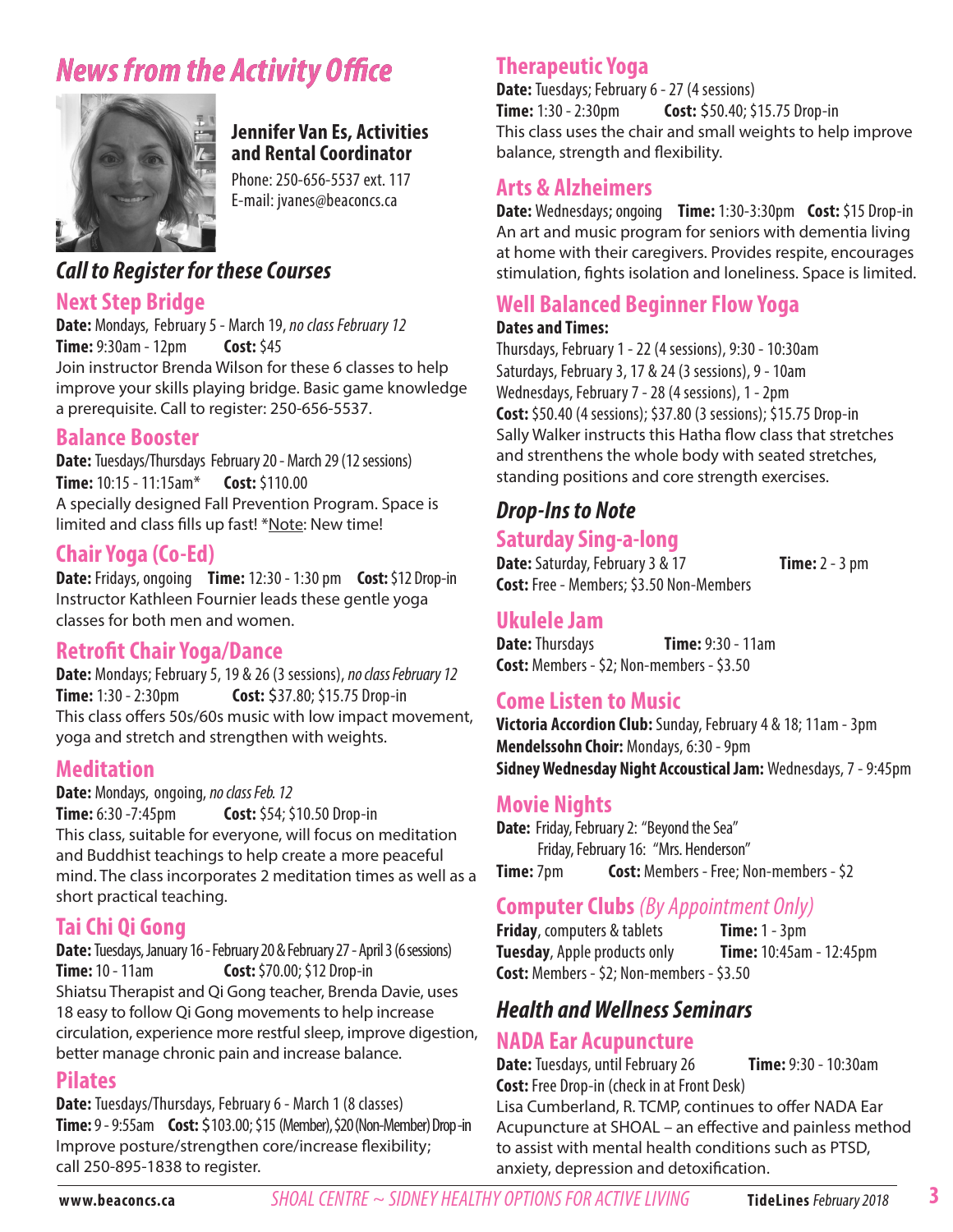## **Profile: Brenda Wilson – Volunteer Bridge Instructor**



SHOAL has been fortunate to have Brenda Wilson take on the task of offering Next Step Bridge lessons at SHOAL.

Brenda tells us, "I love the game of bridge. I have great partners and enjoy trying to improve my game through reading, discussion and lessons. I attend tournaments and earn master points there and in sanctioned games."

"I learned to play bridge as a pre-teen with my brother, from our Mom doing three handed bridge. We were at a cottage with no electricity and this was our after dinner entertainment during the week while my Dad was working. It was a special treat to play a four handed game with my Dad and others! I was introduced to duplicate bridge in university and it was often the 'date' of the week."

Brenda, who has a BSc, BEd, and MEd earned in Saskatoon and in Calgary, taught mostly math in North Battleford, Calgary, England and Victoria for more than 30 years.

"In 1982, I married an amazing third generation Victoria native, David Wilson, and moved to this most fabulous part of the world! He was widowed with a son, and we had a daughter in 1984," says Brenda. "We lived in 10 Mile Point and spent the summers at the family cottage in Deep Cove. We rebuilt the cottage in 2000 and moved to North Saanich full time. My husband died in Vienna on a river cruise in 2013."

With a husband who did not play bridge, a busy career, and home life, she did not play bridge for 30 years. "I missed playing the game terribly and am thrilled to be able to play again," she told us. "I enjoy a wonderful social network playing duplicate bridge, and feel that it gives me stimulation to be a lifelong learner. I am looking forward to sharing some skills to encourage others to enjoy this great game!"

Brenda takes over teaching Next Step Bridge from Sue Bentley, who originally started the Next Step Bridge classes at SHOAL. We are thankful for both these volunteer instructors for what they have provided with their extensive bridge experience and teaching skills.

#### **SHOAL Wellness Programs**

**Be Well Clinic** checks blood pressure and glucose every Monday in Auditorium A, 1 - 2pm. Admission by donation.

**Better Breathers Program**, for those with breathing difficulties, is held the fourth Monday of each month in Auditorium A. The next meeting will be Monday, February 26. For information please call Kelly Ablog-Morrant at the BC Lung Association at 1-800-665-5864.

**Dementia Caregivers' Support Group** for those who are caring for someone with a diagnosis of dementia or Alzheimer's, meets the 2nd Wednesday of the month. The next meeting is Wednesday, February 14, 1:30 - 3pm.

**Foot Care Clinic** by Soul to Sole with Glynis Miller, Thursdays, February 8 and 22. Call for booking – \$65 for a 45 minute appointment. Includes foot wash, nail cleaning, clipping, trimming, care for calluses and corns, and ending with a foot massage. Diabetic feet care is a speciality.

**Free Legal Clinic** is held on the first Thursday of each month, 1 - 4pm. Book your 30 minute appointment in advance by calling us at 250-656-5537. The service is provided by Gordon W. Benn, Senior Partner of Perlman, Lindholm, Barristers and Solicitors. The next clinic is Thursday, February 1.

White Cane Club meets at SHOAL for those with vision impairment, on the first Thursday of each month. The next meeting is Thursday, February 1, 2 - 3:30pm in the *Tides* at SHOAL Dining Room with facilitator Ellen Gallacher.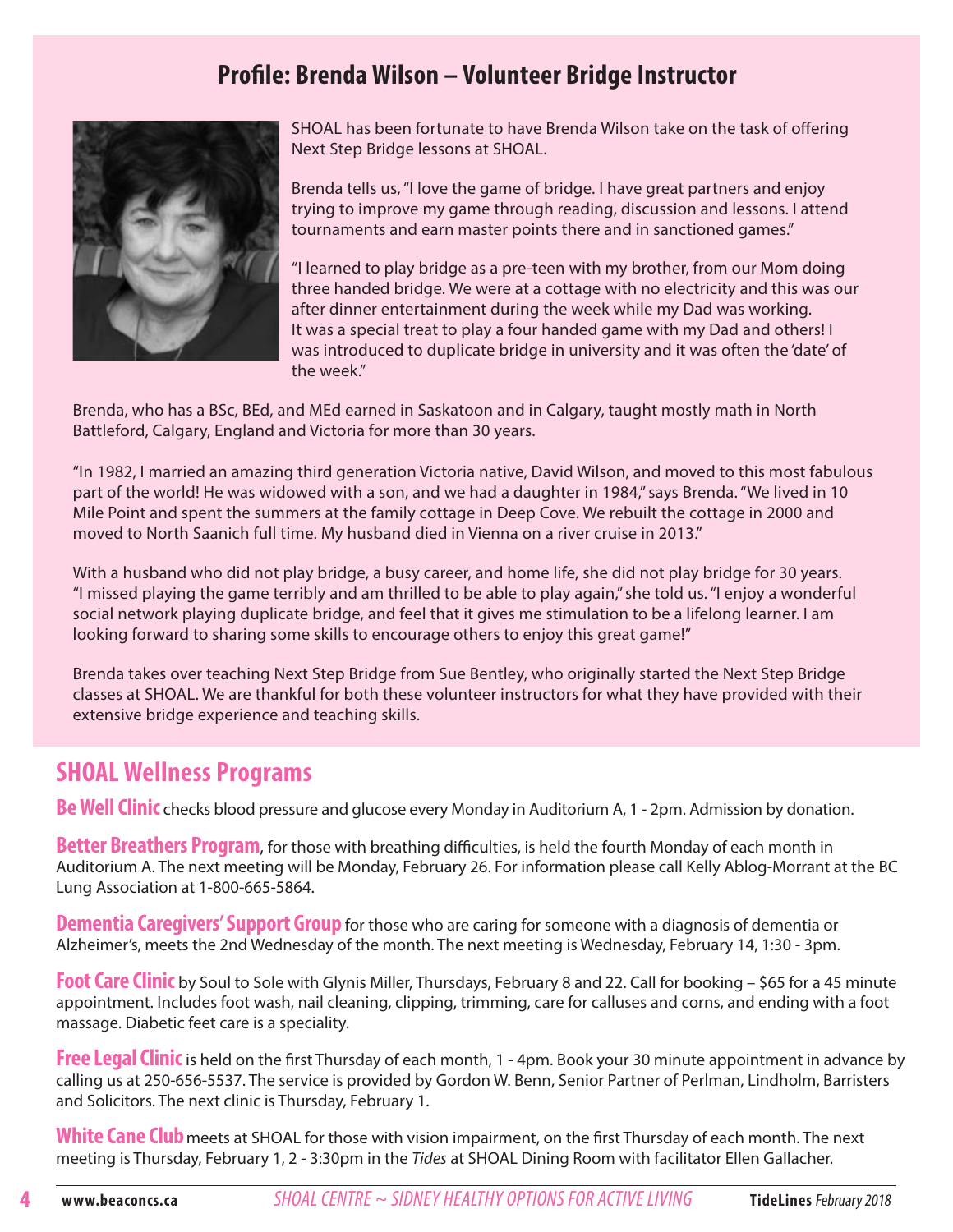

# *Chef 's Corner*

**Chef, Karen Taylor** Phone: 250-656-5537 ext. 107 E-mail: chef@beaconcs.ca

This month everyone is encouraged to think about keeping their hearts happy and healthy. At SHOAL Food Services, we hope to help to keep the seniors of our community on track with healthy choices. We design our menus in consultation with a dietitian and what we already know about healthy eating.

As seniors, eating nutritionally is important – research shows that it can prevent or slow down the progress of many chronic illnesses, such as heart disease and diabetes, osteoporosis and some forms of cancer. And it can help you cope better with both physical and mental stress, surgery and even the common cold or flu. Here is some information taken from the BC Ministry of Health publication "Healthy Eating for Seniors."

"Scientific studies have shown that vegetables and fruit – especially dark green, orange, yellow and red ones – contain natural disease-fighting ingredients called phytochemicals. If everyone simply ate five to 10 servings of vegetables and fruit every day, the current cancer rate could be reduced by as much as 20 percent."

And did you know that one serving is the size of a fist? It may be challenging to see the number 10, but even if you can manage half of that, you are on the right track. Here are a few more recommendations to incorporate into a healthy diet:

- whole grains (for example, breads, pasta, roti, oatmeal and brown rice)
- legumes (such as dried beans, peas, lentils)
- fish
- calcium-rich foods (including low-fat milk, yogurt and cheese)
- nuts and seeds

And the cardinal rule – drink more water!

But every now and then we allow ourselves to indulge. Valentine's is mid-month, so chocolate is in the forefront. Eat dark chocolate over milk chocolate if you can. This year we are going to offer two choices of cookies for Valentines: the Chef's wonderful homemade and rich heart-shaped specials, and a tasty Trail Mix cookie from our great Cook, Heather. So you can be healthy and still indulge!

# **SHOAL Activity Centre Members' Birthdays**

If you are a current SHOAL Activity Member, you can drop by on the day of your birthday to receive a gift certificate for a free hot beverage and a cookie or scone at the Tuck Shop. Come during the week preceding a Saturday or Sunday if you have a weekend birthday. We would love to acknowledge your special day!

*Tides* at SHOAL Dining Room Presents

## *Celebrate the Year of the Dog! Chinese New Year Dinner*

# **Friday, February 16**

Sweet and Sour Pork Ginger Beef

> Fried Rice Chow Mein

Sorbet and Fortune Cookie

**\$15**

Please call to make reservations 250-656-5537 Sittings at 4:30 and 5:45pm

*Tides* **at SHOAL Dining Room** is open seven days a week for lunch (12 - 1:30pm) and dinner (4:30 - 6pm). The public is welcome and reservations can be made by calling the main SHOAL number: 250-656-5537.

## **Dining Room Prices for Meals & Meal Cards**

|                | <b>Single Meal</b> | <b>Cards for 15 Meals</b><br>(save \$1 per meal) |
|----------------|--------------------|--------------------------------------------------|
| Senior Lunch*  | \$8                | \$105                                            |
| Senior Dinner* | I \$11             | \$150                                            |

**\*For Bigger Appetites: Lunch \$10; Dinner \$15**

All prices include tax, and gratuities are gratefully declined. Refund Policy: We regret that we are unable to issue refunds for meals remaining on unused cards.

# **Happy Valentine's from the Tuck Shop!**

Heart-shaped cookies home-made by Chef Karen will be available from the Tuck Shop February 14, to celebrate the spirit of Valentine's Day. Plus we will offer Trail Mix cookies made by Cook Heather – both cookies \$1 each.

**www.beaconcs.ca** *SHOAL CENTRE ~ SIDNEY HEALTHY OPTIONS FOR ACTIVE LIVING* **TideLines** February 2018

**5**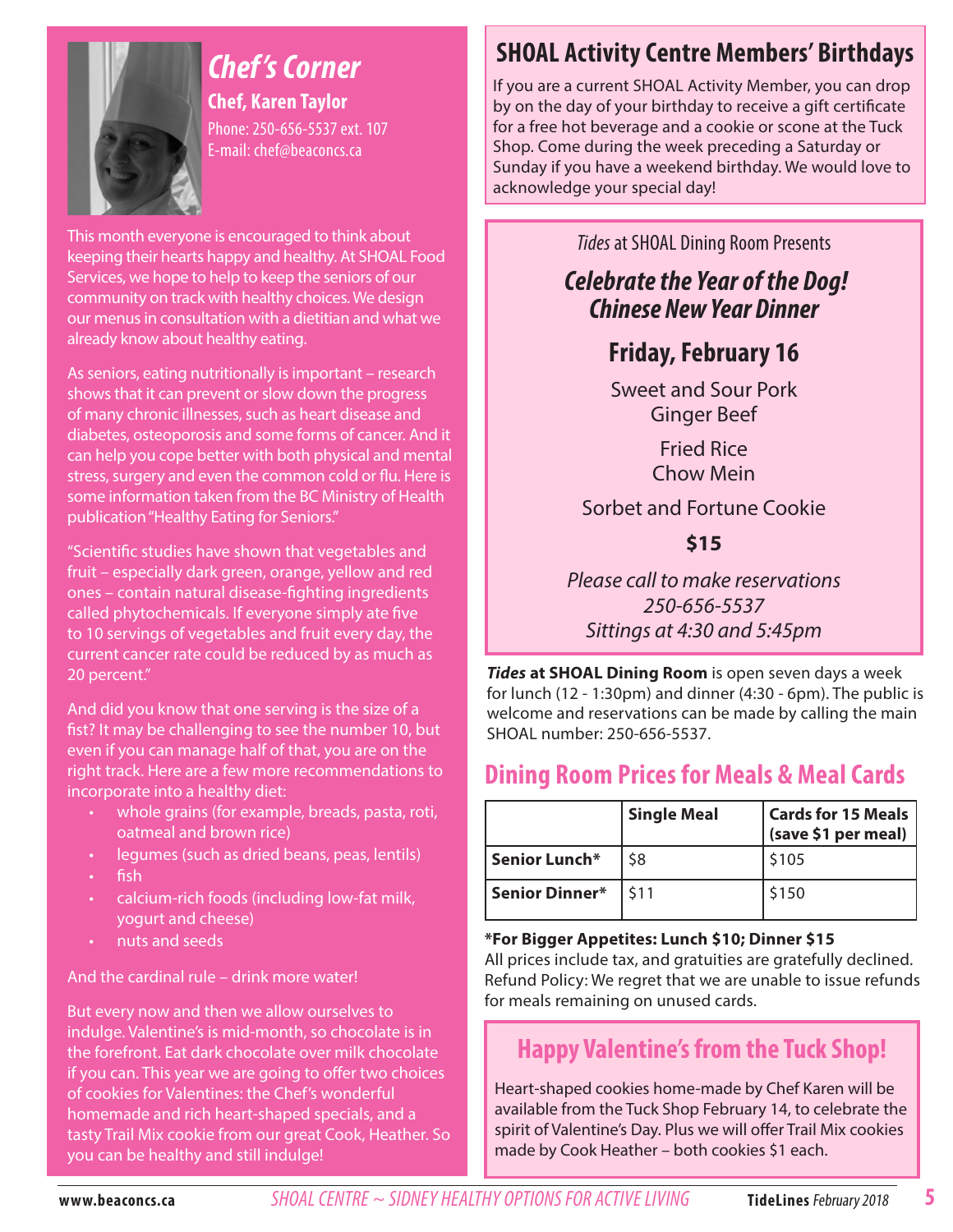

# *Volunteer & YEP News*

**Sara Lawton, Volunteer Services & YEP Coordinator** 

Phone: 250-656-5537 ext. 118 E-mail: slawton@beaconcs.ca

#### **YEP News**

#### *Don't be surprised if you bump into some high school students at SHOAL this month!*

We are hosting two exciting events for YEP students. Our very own **Youth Job Fair** (see photos from the last Job Fair below) will be on Friday, February 23 from 10am to 1pm at SHOAL. This is a wonderful event connecting employers looking to hire for part time or summer jobs with students looking for work.

Another exciting event for both students and adults is the upcoming **EduTech** event, promoting awareness and connections between students and the Peninsula Advanced Technology and Manufacturing sectors. This will be on Thursday, February 15 at SHOAL. It will be open to students from 9:30am to 3pm and to the public from 4 to 7pm. We hope you choose to come out and learn about our local tech sector.

#### *Preparing YEP for work and life*

Thanks to a new partnership with VanCity Bank we are able to offer a Basics of Finance course to YEP students. Topics include how to choose the right bank account, how to make interest work for you and much more.



#### **Deb Greenaway, Community Services Coordinator**

Phone: 250-656-5537 ext. 106 E-mail: dgreenaway@beaconcs.ca



**"Coffee's On"** Drop-in coffee morning for our Volunteer Drivers and Schedulers is on the first Tuesday of every month. Drop by the Lounge anytime between 10am and noon. The next date is **Tuesday, February 6.** Hope to see you there!

## **Volunteer News**

#### *Better at Home Shopping Bus Trips*

Our shopping trips are proving to be very popular! Beacon Community Services is excited to offer Saanich Peninsula seniors an opportunity to meet new friends, visit stores, and be dropped off at home with their purchases. This free program is offered weekly, every Monday afternoon, except statutory holidays.

Dates this month:

- February 5 Uptown Shopping Centre
- February 19 Hillside Mall
- February 26 Tillicum Mall

Meet at SHOAL at 11:45am. Travel time is 30 minutes each way, then 2 hours for shopping and refreshments. Please call SHOAL reception at 250-656-5537 to register in advance.

#### *First Aid Refresher Course – Thursday, February 22*

Volunteer Services are pleased to offer a 4 hour First Aid refresher course for volunteers supporting clients and members one-on-one in our community. This informative and interactive course is free for Beacon volunteers. Space is limited. Book your spot today by calling SHOAL reception at 250-656-5537.

## **Sidney Single Seniors 55+**

Do you want to start meeting people and socializing more? The Sidney Single Seniors 55+ might be the perfect thing for you! Annual membership is \$20. To help you decide, please feel free to drop in at one of our meetings, or arrange to attend one of the meals or other functions.

The next regular meeting will be Wednesday, February 21 at 2pm in Auditorium B, SHOAL Centre. The next lunch out will be at the Rumrunner. Next trip to Chemanius Theatre is Saturday, March 10 for the show "Once". Call Gillian Else to book your spot.

For more information call Gillian at 250-656-3971.

**6**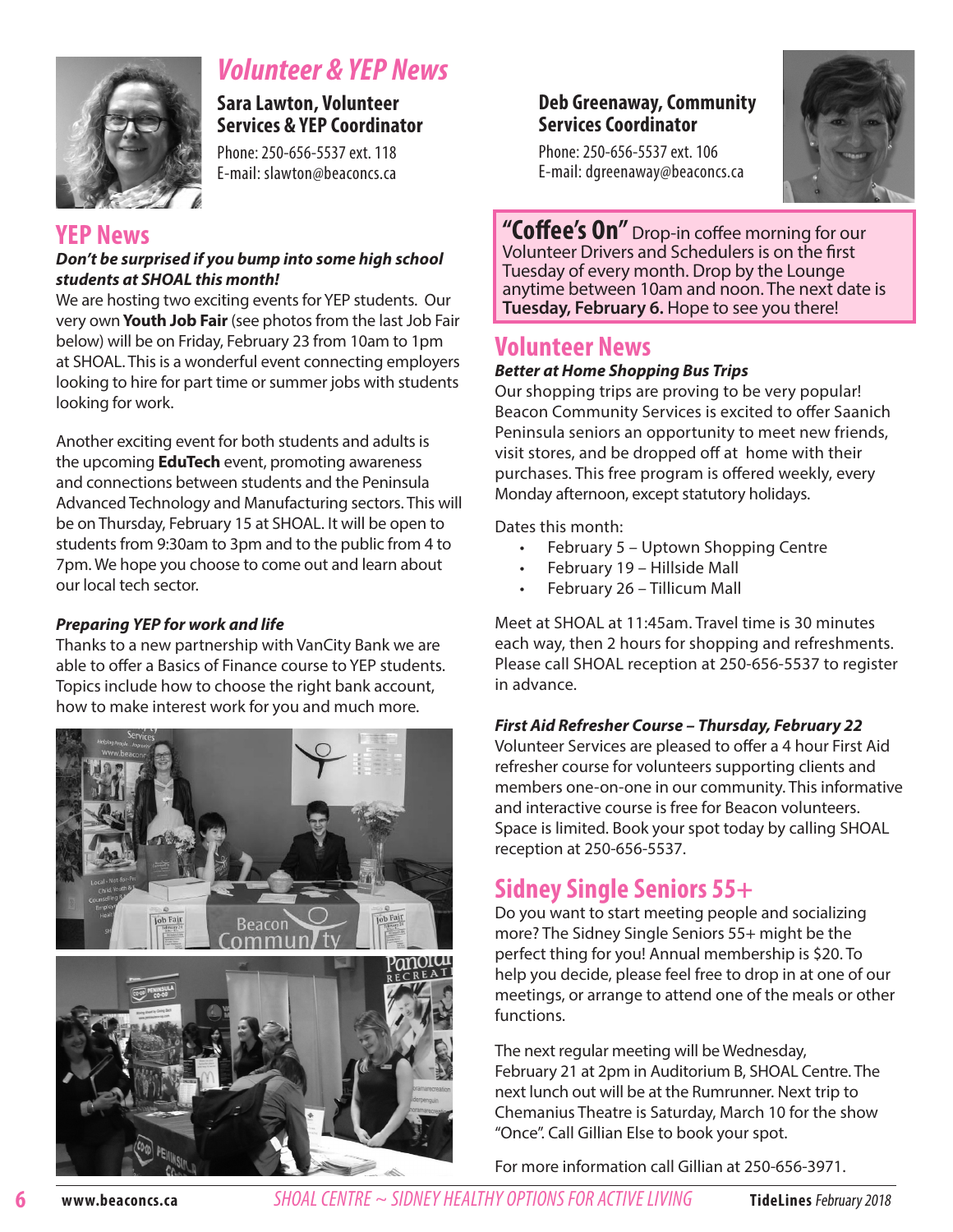# **Spotlight On:** *SHOAL Fitness Instructors – Helping to Keep Hearts Healthy*

The SHOAL Community Centre has so many courses and programs to get people physically moving and active – a necessary component in keeping hearts strong and resistant to the effects of aging. Here are the great Instructors, in alphabetical order, for the various fitness programs at SHOAL.



**Brenda Davie**, certified Tai Chi Qi Gong instructor and Shiatsu practitioner, has been offering registered courses of Tai Chi Qi Gong at SHOAL for the last three years. This is a gentle movement class that has many benefits and is easily learned by seniors.



**Corinne Dibert**, BCRPA, and certified Fitness Leader for Third Age, has been taught several classes at SHOAL since 2012. She specializes in working with seniors at risk of falling and with mobility challenges. Corinne also specializes in classes for people with dementia. Her classes include Balance Booster and Minds In Motion, both registered programs, and a twice weekly drop-in program called Chair Fit.



**Kathleen Fournier**, registered Yoga teacher, has been teaching Yoga in a Chair at SHOAL for over 5 years. She also formerly taught Gentle Yoga Monday nights and Thursday mornings. Chair Yoga is a great way to enjoy yoga if you have balance or mobility issues, or just want to try yoga delivered in a different format.



**Chad Savin**, BCRPA, is a certified Personal Fitness Trainer at SHOAL for over 3 years. He introduced an early morning boot camp-style circuit training class three times a week, and teaches our other Balanced Strength and Stretch n' Strength drop-in classes. Chad also operates The Gym at SHOAL, specializing in fitness assessment, personal training and Pilates programs.



**Sue Troughton**, Yoga specialist, joined SHOAL just last year, offering registered and drop-in classes for Therapeutic Yoga incorporating small weights, and a Retrofit Chair Yoga/Dance class with low impact movements.

**Sally Walker** is our newest contractor and she specializes in Hatha Yoga. The focus of her sessions are to help strengthen and balance both body and mind. This is a beginner yoga flow and Sally is excited to progress this class to a more advanced level of Hatha yoga. Welcome Sally!